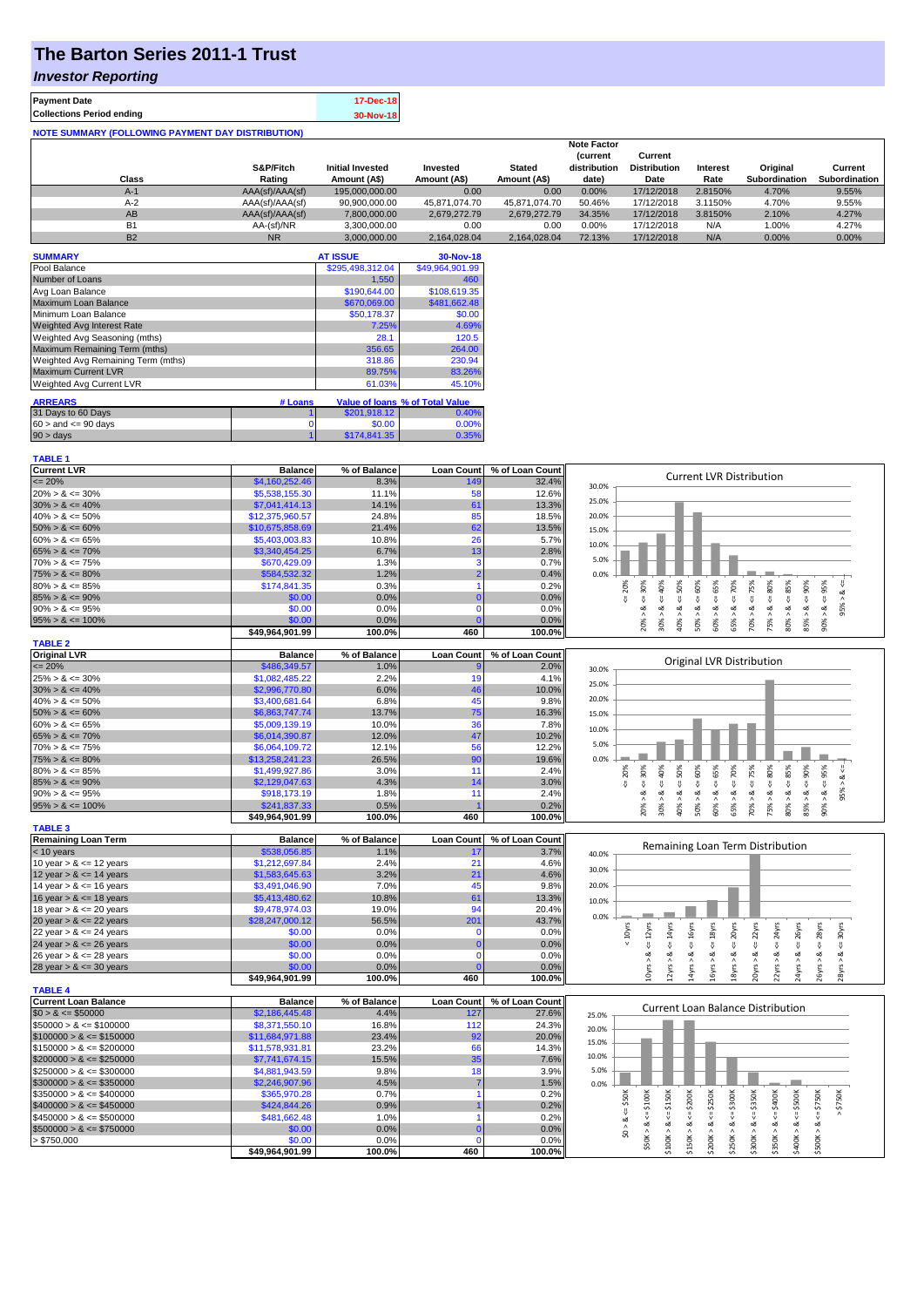## **The Barton Series 2011-1 Trust**

#### *Investor Reporting*

| <b>Payment Date</b><br><b>Collections Period ending</b><br><b>TABLE 5</b> |                                    | 17-Dec-18<br>30-Nov-18      |                   |                 |                                                                                                    |
|---------------------------------------------------------------------------|------------------------------------|-----------------------------|-------------------|-----------------|----------------------------------------------------------------------------------------------------|
| <b>Loan Seasoning</b>                                                     | <b>Balance</b>                     | % of Balance                | <b>Loan Count</b> | % of Loan Count |                                                                                                    |
| $= 6$ mths                                                                | \$0.00                             | 0.0%                        |                   | 0.0%            | Loan Seasoning Distribution<br>40.0%                                                               |
| $> 8 \le 12$ mth                                                          | \$0.00                             | 0.0%                        | 0                 | 0.0%            | 35.0%                                                                                              |
| $12 > 8 \le 18$ mths                                                      | \$0.00                             | 0.0%                        | $\bf{0}$          | 0.0%            | 30.0%                                                                                              |
| $18 > 8 \le 24$ mths                                                      | \$0.00                             | 0.0%                        | 0                 | 0.0%            | 25.0%                                                                                              |
| $2 > 8 \le 3$ years                                                       | \$0.00                             | 0.0%                        | $\Omega$          | 0.0%            | 20.0%                                                                                              |
| $3 > 8 \le 4$ years                                                       | \$0.00                             | 0.0%                        | $\Omega$          | 0.0%            | 15.0%                                                                                              |
| $4 > 8 \le 5$ years                                                       | \$0.00                             | 0.0%                        | $\bf{0}$          | 0.0%            | 10.0%<br>5.0%                                                                                      |
| $5 > 8 \le 6$ years                                                       | \$0.00                             | 0.0%                        | $\mathbf 0$       | 0.0%            | 0.0%                                                                                               |
| $6 > 8 \le 7$ years                                                       | \$0.00                             | 0.0%                        | $\mathbf 0$       | 0.0%            | $\leq$ 8 years<br>$\leq$ 9 years<br>mths                                                           |
| $7 > 8 \le 8$ years                                                       | \$1,638,742.14                     | 3.3%                        | 11                | 2.4%            | 10 years<br>$\leq$ 6 mths<br>$k = 12$ mth<br>$\le$ = 6 years<br>$\leq$ = 4 years<br>24             |
| $8 > 8 \le 9$ years                                                       | \$18,122,579.66                    | 36.3%                       | 127               | 27.6%           | $6 > 8$ <= 7 years<br>$12 > 8$ <= 18 mths<br>$2 > 8 < = 3$ years<br>$4 > 8 \leq 5$ years<br>₩<br>₹ |
| $9 > 8 \le 10$ years                                                      | \$12,537,609.79                    | 25.1%                       | 110               | 23.9%           | $8 - 8$<br>3 > 8<br>$5 > 8$ .<br>ઌ<br>7 > 8<br>ಷ<br>$9 - 8$                                        |
| > 10 years                                                                | \$17,665,970.40<br>\$49,964,901.99 | 35.4%<br>100.0%             | 212<br>460        | 46.1%<br>100.0% | $18 >$                                                                                             |
| <b>TABLE 6</b>                                                            |                                    |                             |                   |                 |                                                                                                    |
| Postcode Concentration (top 10 by value)                                  | <b>Balance</b>                     | % of Balance                | <b>Loan Count</b> | % of Loan Count |                                                                                                    |
| 5700                                                                      | \$1,795,029.72                     | 3.6%                        | 19                | 4.1%            | Geographic Distribution<br>0.7%                                                                    |
| 2905                                                                      | \$1,190,379.49                     | 2.4%                        | 8                 | 1.7%            | 16.3%                                                                                              |
| 2602                                                                      | \$1,186,727.30                     | 2.4%                        | 8                 | 1.7%            |                                                                                                    |
| 5159                                                                      | \$1,101,975.18                     | 2.2%                        | 8                 | 1.7%            |                                                                                                    |
| 2617                                                                      | \$1,068,053.83                     | 2.1%                        | 6                 | 1.3%            | 6.3%                                                                                               |
| 2614                                                                      | \$1,052,044.64                     | 2.1%                        | 7                 | 1.5%            |                                                                                                    |
| 2615                                                                      | \$1,003,930.86                     | 2.0%                        | 10                | 2.2%            | 52.7%                                                                                              |
| 2620                                                                      | \$1,000,713.30                     | 2.0%                        | 7                 | 1.5%            |                                                                                                    |
| 5108                                                                      | \$979,755.95                       | 2.0%                        | 8                 | 1.7%            | 24.0%                                                                                              |
| 2605                                                                      | \$920,480.15                       | 1.8%                        | 5                 | 1.1%            |                                                                                                    |
| <b>TABLE 7</b>                                                            |                                    |                             |                   |                 |                                                                                                    |
| <b>Geographic Distribution</b>                                            | <b>Balance</b>                     | % of Balance                | <b>Loan Count</b> | % of Loan Count | SA ACT INSW WA Other                                                                               |
| Australian Capital Territory                                              | \$11,971,780.68                    | 24.0%                       | 88                | 19.1%           |                                                                                                    |
| New South Wales                                                           | \$3,164,801.27                     | 6.3%                        | 22                | 4.8%            |                                                                                                    |
| Northern Territory                                                        | \$0.00                             | 0.0%                        | C                 | 0.0%            | Metro / Non-Metro / Inner City Distribution                                                        |
| Queensland                                                                | \$0.00                             | 0.0%                        | $\Omega$          | 0.0%            | 16.4%                                                                                              |
| South Australia                                                           | \$26,343,436.88                    | 52.7%                       | 281               | 61.1%           |                                                                                                    |
| Tasmania                                                                  | \$0.00                             | 0.0%                        | $\Omega$          | 0.0%            |                                                                                                    |
| Victoria<br>Western Australia                                             | \$340,377.85<br>\$8,144,505.31     | 0.7%<br>16.3%               | 5<br>64           | 1.1%<br>13.9%   |                                                                                                    |
|                                                                           | \$49,964,901.99                    | 100.0%                      | 460               | 100.0%          |                                                                                                    |
| <b>TABLE 8</b>                                                            |                                    |                             |                   |                 |                                                                                                    |
| Metro/Non-Metro/Inner-City                                                | <b>Balance</b>                     | % of Balance                | <b>Loan Count</b> | % of Loan Count |                                                                                                    |
| Metro                                                                     | \$41,356,815.98                    | 82.8%                       | 378               | 82.2%           | 82.8%                                                                                              |
| Non-metro                                                                 | \$8,218,668.28                     | 16.4%                       | 79                | 17.2%           |                                                                                                    |
| Inner city                                                                | \$389,417.73                       | 0.8%                        |                   | 0.7%            | ■ Metro                                                                                            |
|                                                                           | \$49,964,901.99                    | 100.0%                      | 460               | 100.0%          | Non-metro<br>Inner city                                                                            |
| <b>TABLE 9</b>                                                            |                                    |                             |                   |                 |                                                                                                    |
| <b>Property Type</b>                                                      | <b>Balance</b>                     | % of Balance                | <b>Loan Count</b> | % of Loan Count | Occupancy Type Distribution                                                                        |
| <b>Residential House</b>                                                  | \$45,869,404.18                    | 91.8%                       | 420               | 91.3%           |                                                                                                    |
| <b>Residential Unit</b>                                                   | \$3,947,611.84                     | 7.9%                        | 39                | 8.5%            | 5.2%                                                                                               |
| Rural<br>Semi-Rural                                                       | \$0.00<br>\$0.00                   | 0.0%<br>0.0%                | $\pmb{0}$<br>0    | 0.0%<br>0.0%    |                                                                                                    |
| <b>High Density</b>                                                       | \$147,885.97                       | 0.3%                        |                   | 0.2%            |                                                                                                    |
|                                                                           | \$49,964,901.99                    | 100.0%                      | 460               | 100.0%          |                                                                                                    |
| <b>TABLE 10</b>                                                           |                                    |                             |                   |                 |                                                                                                    |
| <b>Occupancy Type</b>                                                     | <b>Balance</b>                     | % of Balance                | <b>Loan Count</b> | % of Loan Count |                                                                                                    |
| Owner Occupied                                                            | \$47,376,028.79                    | 94.8%                       | 433               | 94.1%           |                                                                                                    |
| Investment                                                                | \$2,588,873,20                     | 5.2%                        | 27                | 5.9%            |                                                                                                    |
|                                                                           | \$49,964,901.99                    | 100.0%                      | 460               | 100.0%          | 94.8%                                                                                              |
| <b>TABLE 11</b>                                                           |                                    |                             |                   |                 |                                                                                                    |
| <b>Employment Type Distribution</b>                                       | <b>Balance</b>                     | % of Balance                | <b>Loan Count</b> | % of Loan Count | Owner Occupied<br>Investment                                                                       |
| Contractor                                                                | \$454,070.57                       | 0.9%                        |                   | 1.3%            |                                                                                                    |
| Pay-as-you-earn employee (casual)                                         | \$1,142,619.81                     | 2.3%                        | 10                | 2.2%            | <b>LMI Provider Distribution</b>                                                                   |
| Pay-as-you-earn employee (full time)                                      | \$39,481,235.78                    | 79.0%                       | 347               | 75.4%           |                                                                                                    |
| Pay-as-you-earn employee (part time)                                      | \$3,826,601.05                     | 7.7%                        | 43                | 9.3%            | 5.8%                                                                                               |
| Self employed                                                             | \$2,010,495.05                     | 4.0%                        | 17                | 3.7%            |                                                                                                    |
| No data                                                                   | \$3,049,879.73<br>\$49,964,901.99  | 6.1%<br>100.0%              | 37<br>460         | 8.0%<br>100.0%  |                                                                                                    |
| <b>TABLE 12</b>                                                           |                                    |                             |                   |                 |                                                                                                    |
| <b>LMI Provider</b>                                                       | <b>Balance</b>                     | % of Balance                | <b>Loan Count</b> | % of Loan Count |                                                                                                    |
| QBE                                                                       | \$47,057,246.51                    | 94.2%                       | 443               | 96.3%           |                                                                                                    |
| Genworth                                                                  | \$2,907,655.48                     | 5.8%                        | -17               | 3.7%            |                                                                                                    |
|                                                                           | \$49,964,901.99                    | 100.0%                      | 460               | 100.0%          |                                                                                                    |
| <b>TABLE 13</b>                                                           |                                    |                             |                   |                 | 94.2%                                                                                              |
| <b>Arrears</b>                                                            | <b>Balance</b>                     | % of Balance                | <b>Loan Count</b> | % of Loan Count | $\blacksquare$ QBE<br>Genworth                                                                     |
| $= 0$ days                                                                | \$47,730,756.40                    | 95.5%                       | 445               | 96.7%           |                                                                                                    |
| $0 >$ and $\leq$ 30 days                                                  |                                    |                             | 13                | 2.8%            |                                                                                                    |
| $30 >$ and $\leq 60$ days                                                 | \$1,857,386.12                     | 3.7%                        |                   |                 |                                                                                                    |
| $60 >$ and $\leq 90$ days                                                 | \$201,918.12                       | 0.4%                        |                   | 0.2%            | Interest Rate Type Distribution                                                                    |
| $90 > \text{days}$                                                        | \$0.00                             | 0.0%                        | n                 | 0.0%            | 16.7%                                                                                              |
|                                                                           | \$174,841.35                       | 0.3%                        |                   | 0.2%            |                                                                                                    |
|                                                                           | \$49,964,901.99                    | 100.0%                      | 460               | 100.0%          |                                                                                                    |
| <b>TABLE 14</b>                                                           |                                    |                             |                   |                 |                                                                                                    |
| <b>Interest Rate Type</b>                                                 | <b>Balance</b>                     | % of Balance                | <b>Loan Count</b> | % of Loan Count |                                                                                                    |
| Variable                                                                  | \$41,606,943.39                    | 83.3%                       | 392<br>68         | 85.2%           |                                                                                                    |
| Fixed                                                                     | \$8,357,958.60                     | 16.7%                       |                   | 14.8%           |                                                                                                    |
| <b>TABLE 15</b><br><b>Weighted Ave Interest Rate</b>                      | \$49,964,901.99<br><b>Balance</b>  | 100.0%<br><b>Loan Count</b> | 460               | 100.0%          | 83.3%<br>Variable Fixed                                                                            |